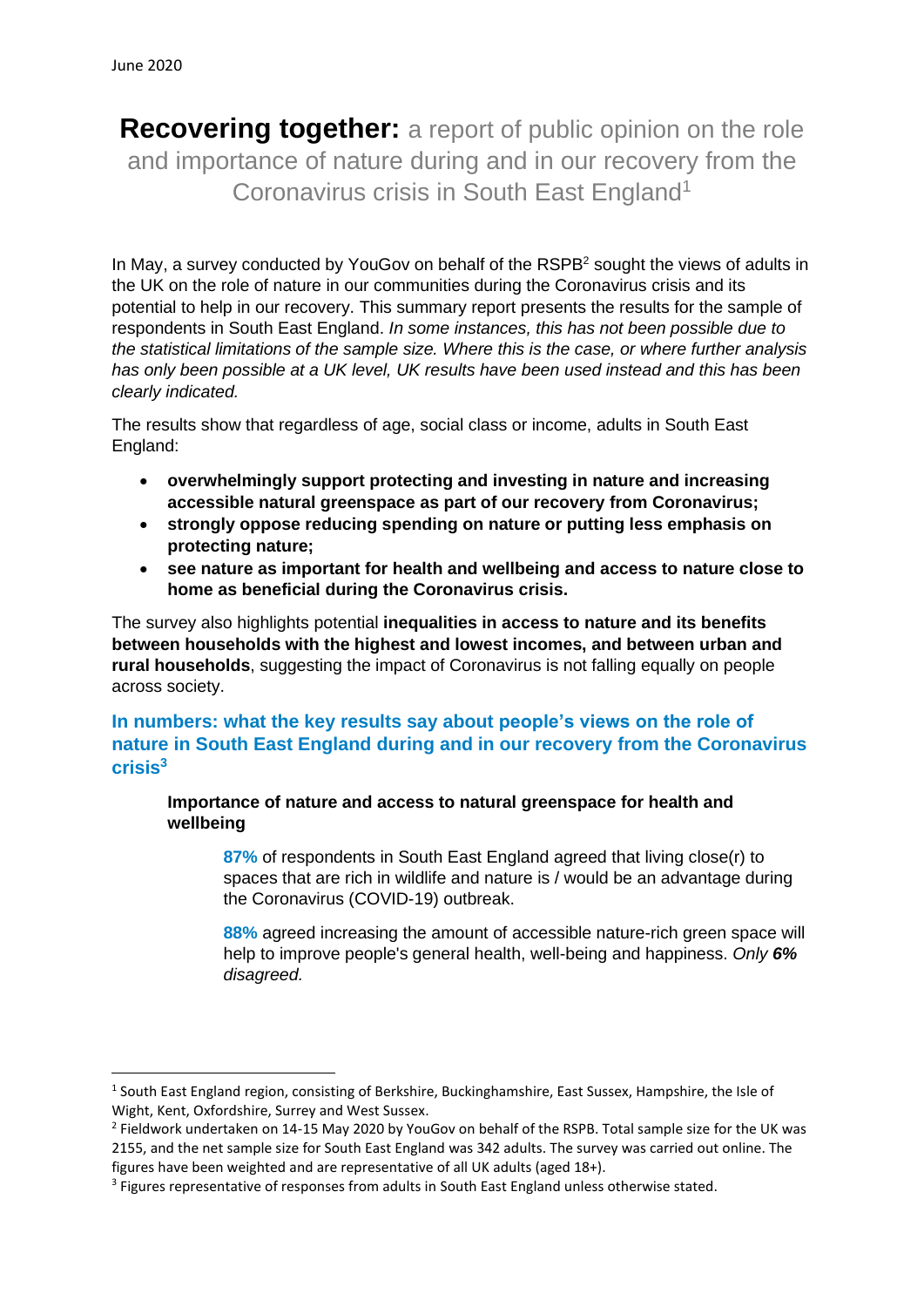### **Protecting and investing in nature and increasing accessible natural greenspace**

**84%** support the suggestion that Government should increase the number of accessible nature-rich areas in the UK. *Only 6% disagreed.*

**80%** oppose the idea of Government reducing spending on nature in the UK *Only 12% were in favour of reducing spending on nature.*

### **Social inequality in access to nature and natural greenspace<sup>4</sup>**

#### **Income**

People in the **UK** with an annual household income under £10,000 are **3.6 times more likely to have no outdoor space** where they live, and about **40% less likely to live within a 10-minute walk of any publicly accessible natural greenspace** than people with a household income of £60,000 or more. <sup>5</sup>

### **Urban vs. rural**

Urban households are less likely than rural households to have any outdoor space, less likely to live close to any public natural greenspace, and more likely to feel they have been unable to spend enough time in nature.

Only **48%** of people in urban households in the **UK** reported living within a 10-minute walk of their nearest publicly accessible natural greenspace, compared with **69%** for those in rural households.

**50%** of people in urban households in the **UK** agreed that they had not been able to spend as much time in nature as they would like, compared with just **30%** for those in rural households.

## **Responding to this report**

The results of this survey provide the clearest evidence yet of public support for putting nature at the heart of our recovery from Coronavirus.

It is the RSPB's hope that this report will help to inform thinking and decision-making on the role and importance of nature as we plan our recovery.

For emerging recovery plans to create a more resilient, more environmentally sustainable, and more socially just economy and society in the wake of the Coronavirus crisis, they must make protecting and investing in nature and increasing natural greenspace key priorities.

Doing so will help strengthen the future resilience, health, wellbeing and prosperity of people and communities around the country, including those most deprived of the benefits of nature during the Coronavirus crisis.

<sup>4</sup> Data for UK households has been used for this section

<sup>5</sup> Calculations by RSPB.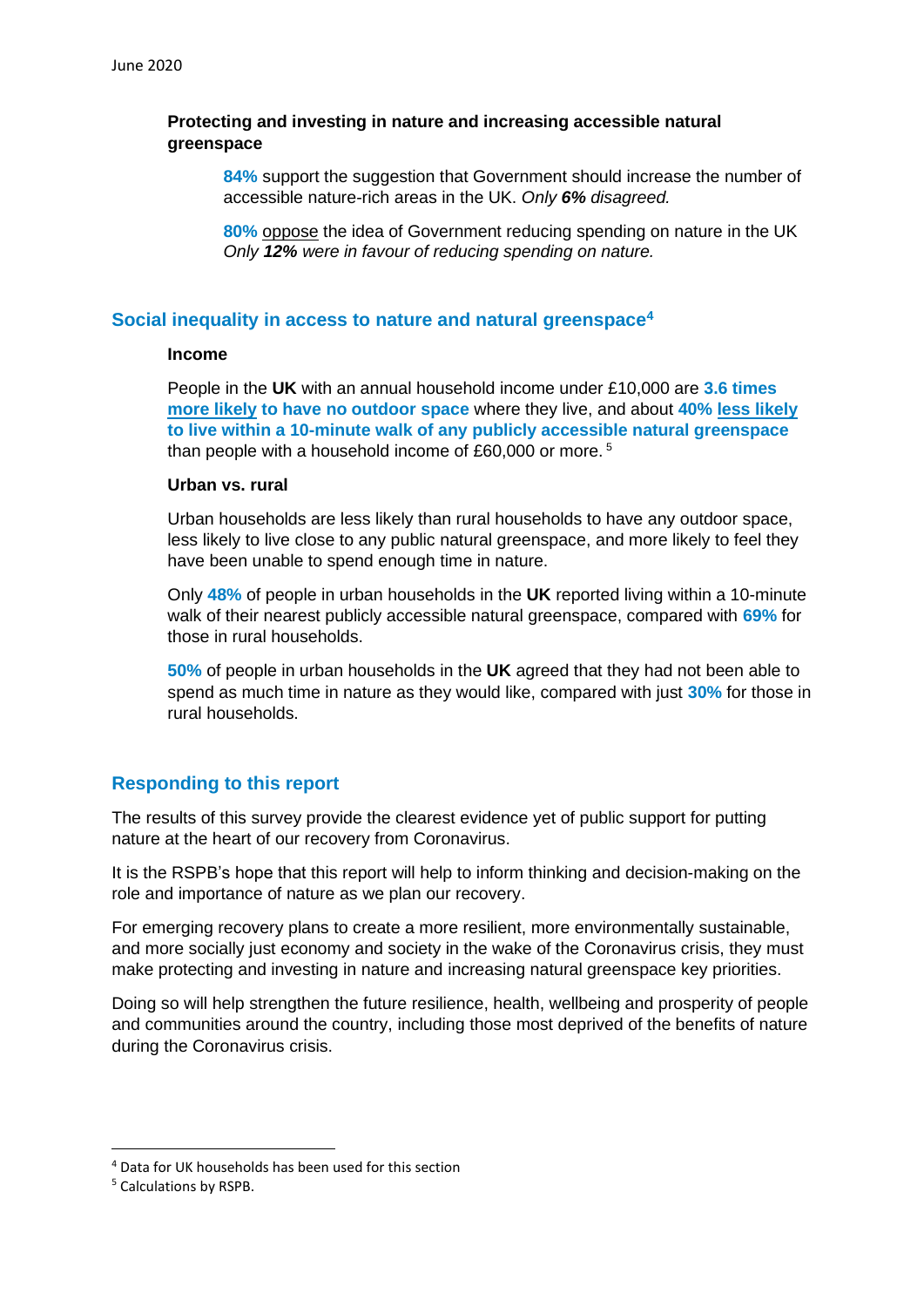# **YouGov survey: nature in the Coronavirus crisis – summary results**

#### **Access to nature**

- Only **54%** of people in South East England reported living within 10 mins walk of any publicly accessible natural greenspace.
- **For the UK**, households without any outdoor space (e.g. garden, courtyard, balcony) are even less likely to have publicly accessible natural greenspace (nature) nearby. Just **34%** of people in **UK** households without any outdoor space reported being within 10 min walk of publicly accessible nature.
- **76%** of people in South East England agreed the Coronavirus (COVID-19) outbreak has highlighted the need for more accessible nature-rich green space near to peoples' households.

### **Equality**

Households with the lowest incomes are the least likely to have a garden; the most likely to have no outdoor space at all; and the least likely to live close to publicly accessible natural greenspace.

- 59% of UK households<sup>6</sup> with an annual income of £60,000 and over roughly the top 10% of households by income<sup>7</sup> – report being within a 10-minute walk of nature (publicly accessible natural greenspace), compared with just **35%** of **UK** households with an annual income less then £10,000.
- **18%** of **UK** households with income less than £10,000 have no outdoor space at all, compared with just **5%** of households with an annual income of £60,000 or more.

### **Importance of nature during the Coronavirus crisis**

- **73%** of respondents in South East England agreed that they had noticed more nature in their neighbourhoods since the Coronavirus outbreak in the UK than they would normally at this time of year.
- **73%** of people agreed that time spent in/ surrounded by nature has been more important to them since the onset of the Coronavirus crisis in the UK.
- **75%** agreed that nature has been an important source of comfort/ relief for them.
- **73%** agreed that visiting nature has been important for their general health and happiness.
- **80%** agreed they had felt happier whilst/ after spending time visiting nature.
- **71%** agreed they had sought out places where they could enjoy nature while taking their permitted daily exercise.

<sup>&</sup>lt;sup>6</sup> Data for UK households has been used for the section on income inequality to enable comparison with ONS data on household incomes by decile group.

 $7$  The ONS dataset, "The effects of taxes and benefits on household income, disposable income estimate: 2019" reports the top 10% of UK households have an income of £59,130 or more. The lowest 10% of UK households have an income of £13,960 or less.

[https://www.ons.gov.uk/peoplepopulationandcommunity/personalandhouseholdfinances/incomeandwealth/](https://www.ons.gov.uk/peoplepopulationandcommunity/personalandhouseholdfinances/incomeandwealth/datasets/householddisposableincomeandinequality) [datasets/householddisposableincomeandinequality](https://www.ons.gov.uk/peoplepopulationandcommunity/personalandhouseholdfinances/incomeandwealth/datasets/householddisposableincomeandinequality)